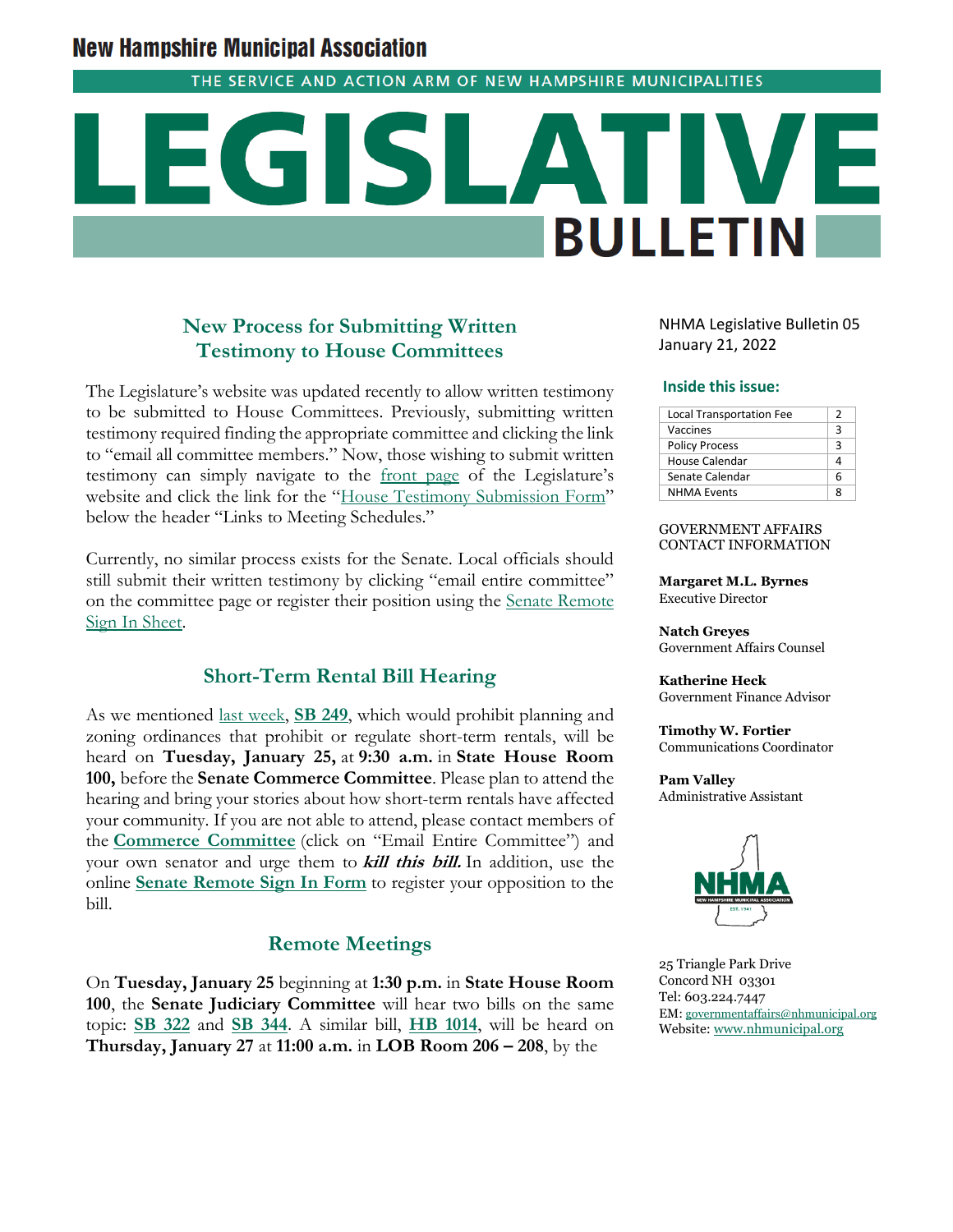**House Judiciary Committee**. All three bills pertain to "remote" meetings, and NHMA is supporting all three bills. With more than one bill related to remote meetings, we are hopeful that the bills will generate discussion among legislators and lead to a compromise. NHMA has been hearing regularly from local officials about the need for more flexibility with public meetings.

There are several ways this compromise could take shape, and how it does depends on what aspect of the Right-to-Know Law's meeting requirements the legislature focuses on. Currently, the law requires that a quorum of a public body appear at the physical location specified in the meeting notice to conduct the meeting, except in the case of an "emergency." (In an "emergency" – which is defined by statute – less than a quorum may appear at that physical location.)

In other words, there are two intertwined aspects of the current law which work together to make meetings difficult at times. The first is that any meeting of a public body is required to have a *physical* location. The second is that a quorum of the board is required to be present at that *physical* location, except in the case of an emergency.

These issues are intertwined because there are many public bodies that could have a quorum but for the physical location requirement. In other words, they could manage to get a majority of the board members in a position to hear the discussion of the board and contribute to that discussion, but they would need to allow some number of board members to call-in via telephone or participate in a video conference such as with Zoom.

A bill that eliminates the *physical* location requirement allows a board to meet entirely remotely. This would solve the problem of trying to get a majority of the board members to a certain location. It would also alleviate any concerns about public health guidance compliance.

In the alternative, a bill that eliminates the *quorum* at the physical location requirement would help municipalities as well. Although there would still have to be a physical location for members of the public to be able to go to view the meeting, it would be easier for boards to gather enough members to conduct board business. That might cause some burden on municipal staff, but no more than currently exists.

We have heard from dozens of municipalities about how difficult it has been to get a majority of board members together for board meetings, especially since the advent of the pandemic. They have pointed out that many municipal board members have health concerns, difficulties with transportation, busy work schedules, and other routine issues that make it difficult for them to physically show up at a location to have a meeting, but which could be mitigated by the law including more flexibility in how they may attend meetings.

**SB 322**, **SB 344**, and **HB 1014** all seek to address these concerns by providing a greater range of flexibility for bodies governed by the Right-to-Know Law. We encourage our members to contact the **[Senate](http://www.gencourt.state.nh.us/senate/committees/committee_details.aspx?cc=33)  [Judiciary Committee](http://www.gencourt.state.nh.us/senate/committees/committee_details.aspx?cc=33)** and the **[House Judiciary Committee](http://www.gencourt.state.nh.us/house/committees/committeedetails.aspx?id=5)** in advance of next week's hearings to express their opinions about what type of flexibility would best suit their particular needs.

# **Increasing the Local Option "Transportation" Fee**

On **Wednesday, January 26th at 9:00 a.m**. in **State House Room 100**, the **Senate Ways and Means Committee** will hear testimony on **[SB 437,](http://www.gencourt.state.nh.us/bill_Status/pdf.aspx?id=29902&q=billVersion)** proposing to increase the cap on the local option transportation fee that municipalities may adopt to fund transportation related services and projects. RSA 261:153, VI(b) currently caps this fee at \$5. **SB 437** raises the cap on this local option fee to \$15. NHMA supports this change.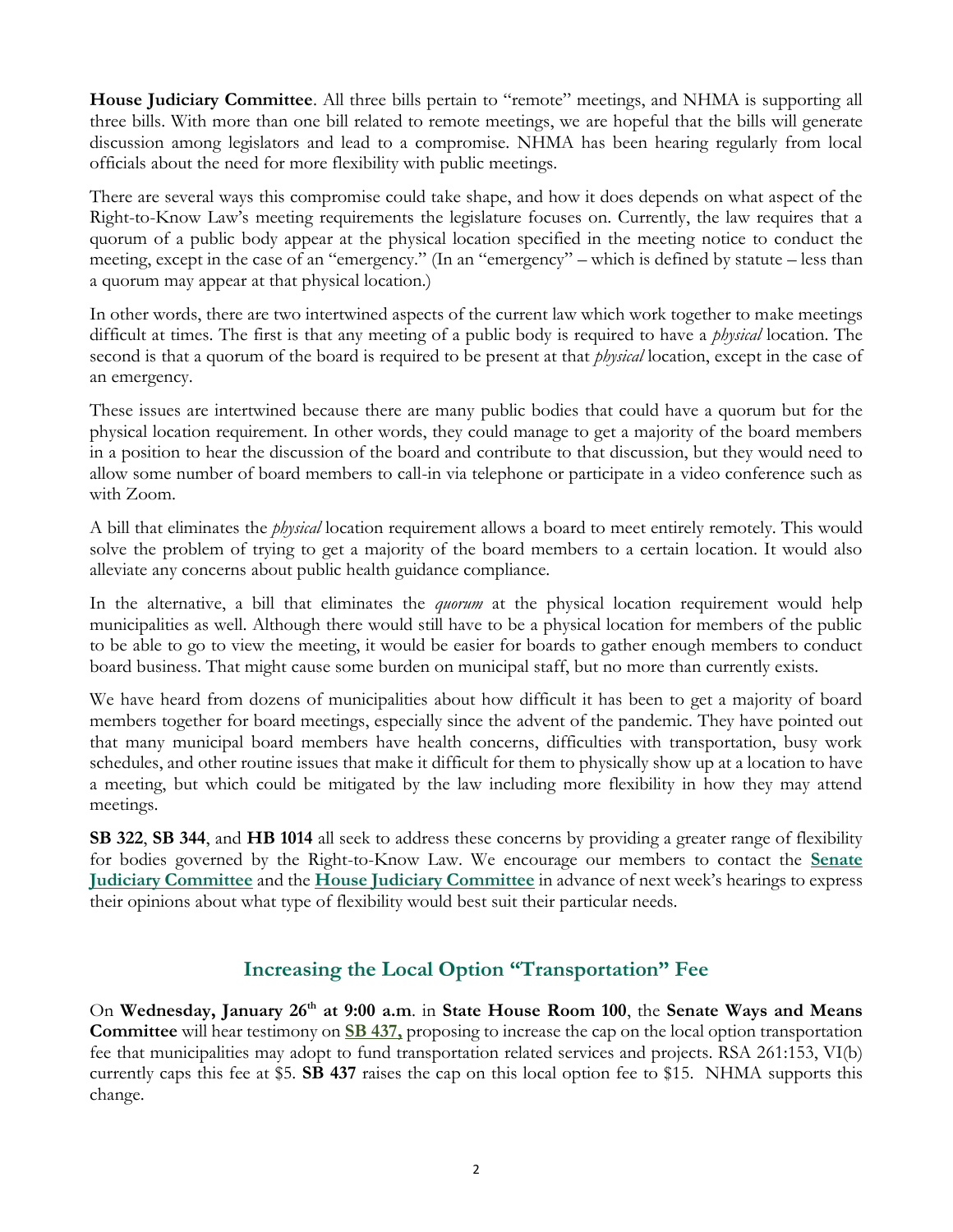The local option fee was introduced in 1997, and, as of 2020, 35 of 234 municipalities (approximately 15%) had enacted the fee according to Transport, NH. This bill creates the option for additional revenue in the towns that have already adopted this provision and allows municipalities who have not adopted it to consider doing so.

This is how the local option fee currently works:

- It is a local option fee that requires the legislative body of the municipality (town meeting, city/town council, or board of mayor and aldermen) to vote to adopt the fee *up to* the statutory cap.
- The funds are placed in a capital reserve fund established for this purpose.
- The fee is assessed at the time of, and in addition to, the annual motor vehicle registration.
- The statute outlines a broad range of eligible transportation improvements, including:
	- o Roads, bridges, bicycle and pedestrian facilities, parking and intermodal facilities, electric vehicle charging stations, and public transportation as well as engineering, right-of-way acquisition, and construction costs of transportation facilities, including electric vehicle charging stations, and for operating and capital costs of public transportation only.
- The funds may be used as matching funds for state or federal grants allocated for local or regional transportation improvements.

Please contact members of the **[Senate Ways and Means Committee](http://www.gencourt.state.nh.us/senate/committees/committee_details.aspx?cc=35)** and your own senator and urge them to **support this bill.** In addition, use the online **[Senate Remote Sign In Form](http://www.gencourt.state.nh.us/remotecommittee/senate.aspx)** to register your support for the bill.

# **Vaccines**

On **Thursday, January 27,** in **Representatives Hall**, the **House Labor Committee** is holding hearings on a number of bills pertaining to vaccines and the workplace beginning at **10:30 a.m.** These include: **[HB](http://www.gencourt.state.nh.us/bill_status/pdf.aspx?id=26120&q=billVersion)  [1088](http://www.gencourt.state.nh.us/bill_status/pdf.aspx?id=26120&q=billVersion)**, prohibiting employers from discriminating against employees who take precautions against Covid-19 in the workplace; **[HB 1210](http://www.gencourt.state.nh.us/bill_status/pdf.aspx?id=27635&q=billVersion)**, prohibiting employers from mandating vaccinations; **[HB 1351](http://www.gencourt.state.nh.us/bill_status/pdf.aspx?id=27852&q=billVersion)** prohibiting any employer who receives public funds from mandating Covid-19 vaccinations; **[HB 1358](http://www.gencourt.state.nh.us/bill_status/pdf.aspx?id=27859&q=billVersion)**, requiring that employers grant exceptions to testing requirements; and **[HB 1377](http://www.gencourt.state.nh.us/bill_status/pdf.aspx?id=28250&q=billVersion)**, granting employees extended unemployment benefits if they are terminated for non-compliance with an employer-mandated vaccination requirement. In addition, the **House Judiciary Committee** is holding a hearing on **[HB 1260](http://www.gencourt.state.nh.us/bill_status/pdf.aspx?id=27722&q=billVersion)**, making immunization a protected class, on **Wednesday, January 26** in **LOB Room 206-208** at **9:00 a.m**. NHMA opposes attempts to interfere with municipal employers' ability to protect their workers' health and safety. Employers, not the state, are in the best position to determine what measures are most appropriate for their workplaces. We will oppose those bills that conflict with that principle.

Given the location of the scheduled hearing and the interest in these matters that has been seen so far this legislative session, we anticipate that the hearings on these bills will run most of the day. We encourage our members to contact the **[House Labor Committee](http://www.gencourt.state.nh.us/house/committees/committeedetails.aspx?id=6)** and **[House Judiciary Committee](http://www.gencourt.state.nh.us/house/committees/committeedetails.aspx?id=5)** in writing to express their views on these bills.

# **Get Involved in NHMA's Legislative Policy Process**

NHMA's biennial legislative policy process is getting underway. As a first step, we are recruiting volunteers to serve on our three legislative policy committees. These committees will review legislative policy proposals submitted by local officials and make recommendations on those policies, which will go to the NHMA Legislative Policy Conference in September.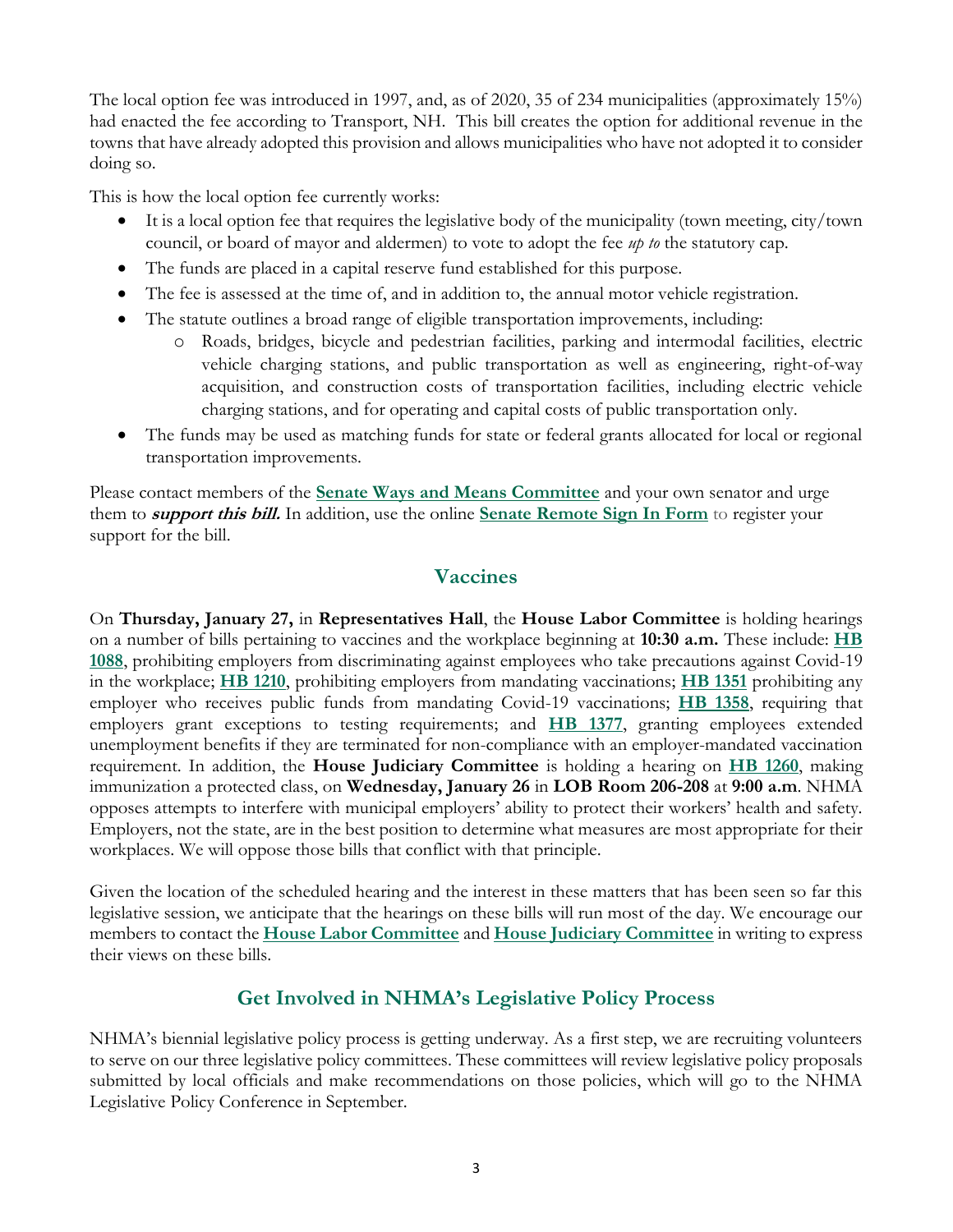**If you are a local official in an NHMA member municipality and are interested in serving on one of the policy committees, please contact the Government Affairs staff at 603-224-7447 or [governmentaffairs@nhmunicipal.org.](mailto:governmentaffairs@nhmunicipal.org)** 

Each of the committees deals with a different set of municipal issues. The committees and their subject areas are as follows:

- Finance and Revenue budgeting, revenue, tax exemptions, current use, assessing, tax collection, retirement issues, education funding.
- General Administration and Governance elections, Right-to-Know Law, labor, town meeting, charters, welfare, public safety.
- Infrastructure, Development, and Land Use solid/hazardous waste, transportation, land use, technology, environmental regulation, housing, utilities, code enforcement, economic development.

When you contact us, please indicate your first and second choices for a committee assignment. We will do our best to accommodate everyone's first choice, but we do need to achieve approximately equal membership among the committees. We hope to have 15-20 members on each committee.

There will be an organizational meeting for all committees on **Friday, April 1.** After that, each committee will meet separately as many times as necessary to review the policy proposals assigned to it—typically three to five meetings, all held on either a Monday or Friday, between early April and the end of May.

# **HOUSE CALENDAR**

# **MONDAY, JANUARY 24, 2022**

# **EXECUTIVE DEPARTMENTS AND ADMINISTRATION, Room 306, LOB**

3:30 p.m. Subcommittee Work Session on **HB 1429-FN-A**, establishing licensure for massage establishments.

# **MUNICIPAL AND COUNTY GOVERNMENT, Room 301-303, LOB**

9:00 a.m. **HB 1665-FN-A-L**, establishing a municipal road and bridge disaster relief fund.

# **TUESDAY, JANUARY 25, 2022**

# **ENVIRONMENT AND AGRICULTURE, Room 301-303, LOB**

- 9:30 a.m. **HB 1547-FN**, setting maximum contaminant levels for perfluorochemicals in the soil.
- 2:30 p.m. **HB 1186**, relative to companion animals during a declared state of emergency.

# **EXECUTIVE DEPARTMENTS AND ADMINISTRATION, Room 302-304, LOB**

- 10:00 a.m. **HB 1587-FN-A**, relative to determination of average final compensation under the retirement system and making an appropriation therefor.
- 10:45 a.m. **HB 1557**, relative to survivor benefit optional allowances under the retirement system.
- 1:00 p.m. **HB 1549**, relative to special duty hours worked by retired police members in the retirement system.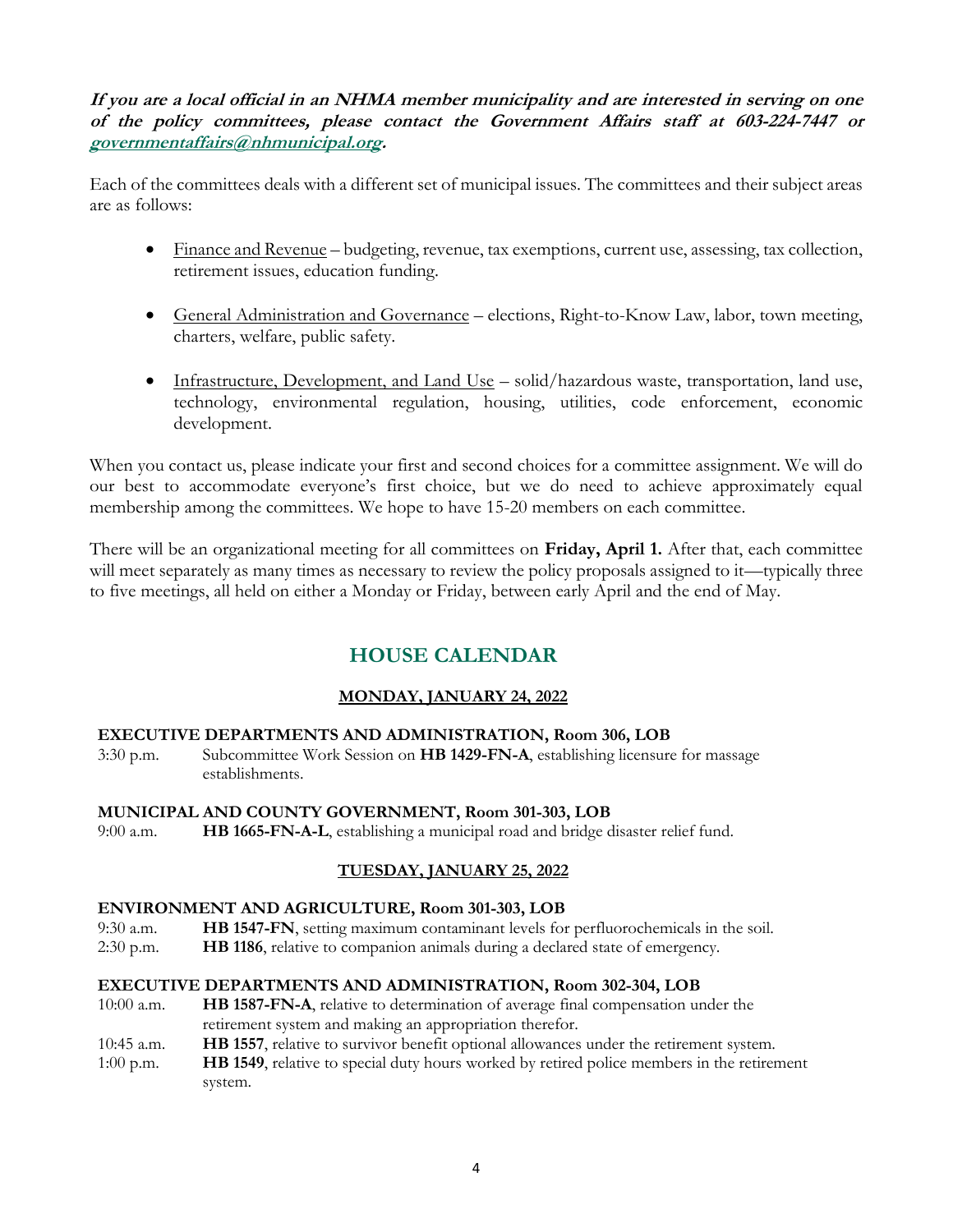# **HEALTH, HUMAN SERVICES AND ELDERLY AFFAIRS, Room 210-211, LOB**

3:30 p.m. **HB 1455**, relative to state enforcement of federal vaccination mandates.

# **SCIENCE, TECHNOLOGY AND ENERGY, Room 306-308, LOB**

- 9:00 a.m. **HB 1459-FN**, relative to recycling solar panels.
- 3:30 p.m. **HB 1258**, relative to the implementation of the department of energy.

## **TRANSPORTATION, Room 201-203, LOB**

- 10:30 a.m. **HB 1024**, relative to local speed limits in business or urban residence districts.
- 2:30 p.m. **HB 1445-FN**, relative to the identification of police vehicles.

# **WEDNESDAY, JANUARY 26, 2022**

# **CRIMINAL JUSTICE AND PUBLIC SAFETY, Reps Hall, SH**

- 11:30 a.m. **HB 1178**, prohibiting the state from enforcing any federal statute, regulation, or Presidential Executive Order that restricts or regulates the right of the people to keep and bear arms.
- 1:30 p.m. **HB 1151-FN**, prohibiting the display of a deadly weapon at a parade, funeral procession, picket line, march, rally, vigil, or demonstration.
- 2:15 p.m. **HB 1096-FN**, prohibiting open carrying or display of a deadly weapon within 100 feet of a polling place.

# **JUDICIARY, Room 206-208, LOB**

- 9:00 a.m. **HB 1260**, making immunization status a protected class.
- 10:30 a.m. **HB 1490-FN**, relative to equal access to places of public accommodation regardless of vaccination status

#### **RESOURCES, RECREATION AND DEVELOPMENT, Room 305-307, LOB**

3:30 p.m. **HB 1440**, relative to surface water quality standards for perfluorinated chemicals.

# **THURSDAY, JANUARY 27, 2022**

#### **COMMERCE AND CONSUMER AFFAIRS, Room 302-304, LOB**

1:15 p.m. **HB 1595-FN**, relative to establishing a statewide food truck license.

#### **JUDICIARY, Room 206-208, LOB**

11:00 a.m. **HB 1014**, allowing public meetings to be conducted virtually.

# **LABOR, INDUSTRIAL AND REHABILITATIVE SERVICES, Room Reps Hall, SH**

- 10:30 a.m. **HB 1088**, relative to employee protections from COVID-19 in the workplace
- 11:15 a.m. **HB 1210**, relative to exemptions from vaccine mandates.
- 11:45 a.m. **HB 1351**, prohibiting certain employers from requiring a COVID-19 vaccination as a condition of employment.
- 1:45 p.m. **HB 1358**, requiring public and private employers to establish procedures and exceptions for the use of mandatory intrusive testing as a condition of new or continued employment.
- 3:30 p.m. **HB 1538-FN-L**, requiring prevailing wages on state-funded public works projects.

#### **PUBLIC WORKS AND HIGHWAYS, Room 201-203, LOB**

9:30 a.m. Continued Public Hearing on **HB 1656-FN-A-L**, establishing a road usage registration fee and making an appropriation therefor.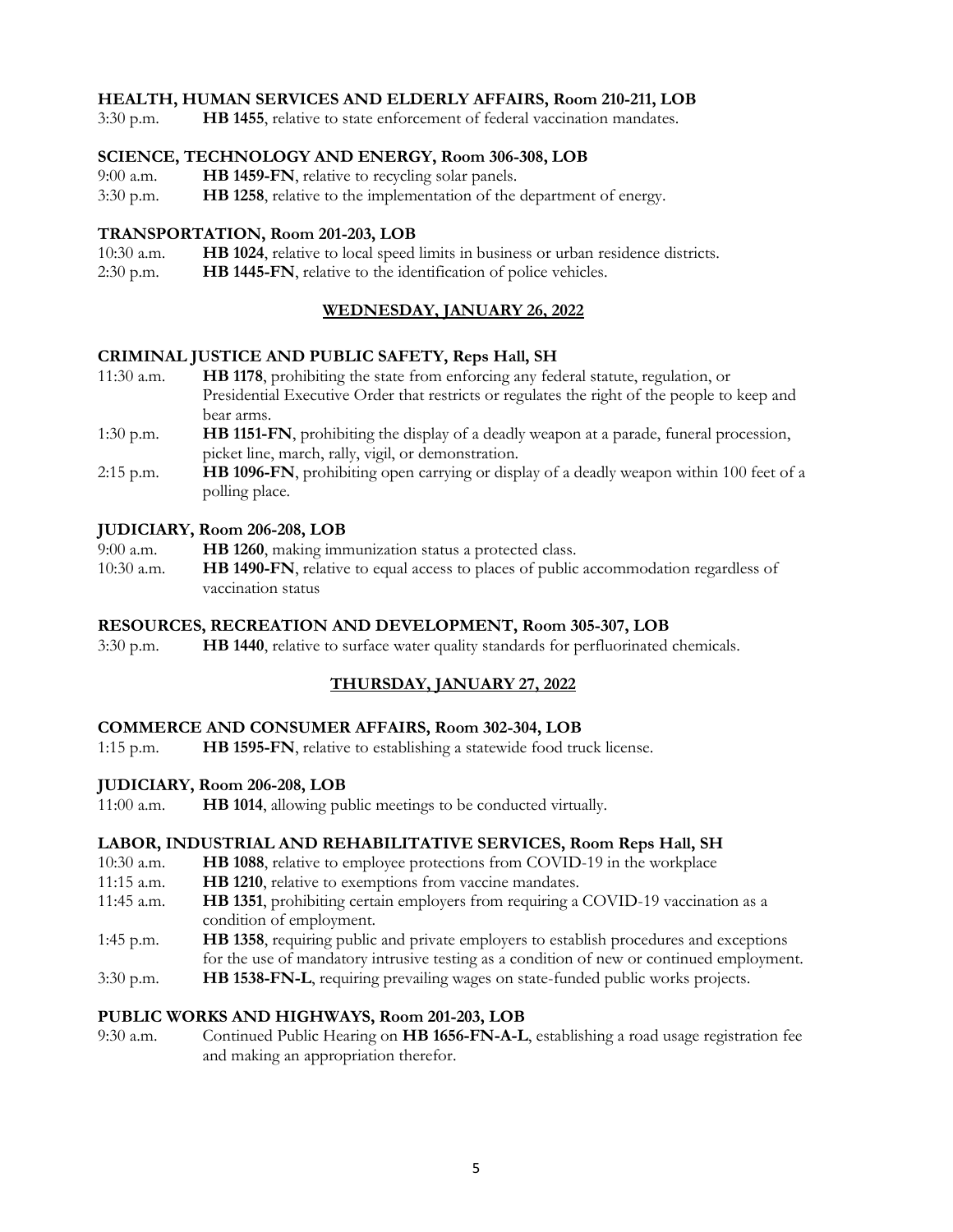# **FRIDAY, JANUARY 28, 2022**

# **CRIMINAL JUSTICE AND PUBLIC SAFETY, Room 202-204, LOB**

- 9:00 a.m. **HB 1468-FN**, relative to the legalization of cannabis.
- 9:45 a.m. **HB 1175**, relative to recording interactions with public officials.

# **MONDAY, JANUARY 31, 2022**

# **EXECUTIVE DEPARTMENTS AND ADMINISTRATION, Room 302-304, LOB**

- 10:45 a.m. **HB 1552-FN**, establishing a board for the certification of assessors.
- 11:30 a.m. **HB 314**, relative to homestead food operation licensure.
- 1:00 p.m. **HB 1681-FN**, relative to the state building code.

# **MUNICIPAL AND COUNTY GOVERNMENT, Room 301-303, LOB**

- 9:00 a.m. **HB 1374**, relative to the membership of local land use boards.
- 9:30 a.m. **HB 1375**, relative to the definition of veteran.
- 10:00 a.m. **HB 1056,** relative to veterans' tax credits.
- 10:30 a.m. **HB 1057**, relative to the tax exemption for the elderly.
- 11:00 a.m. **HB 1342**, relative to municipal charter provisions for tax caps.
- 11:30 a.m. **HB 1350**, relative to the procedure for valuation of property for property tax purposes.

# **TUESDAY, FEBRUARY 1, 2022**

#### **HEALTH, HUMAN SERVICES AND ELDERLY AFFAIRS, Room 210-211, LOB**

9:30 a.m. **HB 1224-FN**, prohibiting state and local governments from adopting certain mandates in response to COVID-19; and prohibiting employers and places of public accommodation from discriminating on the basis of vaccination status.

# **THURSDAY, FEBRUARY 3, 2022**

#### **LABOR, INDUSTRIAL AND REHABILITATIVE SERVICES, Room 305-307, LOB**

- 10:00 a.m. **HB 1124**, requiring businesses to use the federal E-Verify system of the United States Citizenship and Immigration Services.
- 2:00 p.m. **HB 1415**, relative to employer health screening reimbursement.
- 2:30 p.m. **HB 1472,** prohibiting anti-union activities by employers.
- 3:15 p.m. **HB 1403**, establishing a commission relative to the minimum wage.

# **TUESDAY, FEBRUARY 8, 2022**

#### **EDUCATION, Room 205-207, LOB**

11:00 a.m. **HB 1576-FN**, repealing the law relative to certain discrimination in public workplaces and education.

# **SENATE CALENDAR**

# **MONDAY, JANUARY 24, 2022**

#### **ELECTION LAW AND MUNICIPAL AFFAIRS, Room 100, SH**

- 1:15 p.m. **SB 244**, relative to non-conforming structures and variances.
- 1:30 p.m. **SB 245**, establishing a committee to study agreements between developers and municipalities on municipal trash removal fees paid by condominium owners and renters.
- 1:45 p.m. **SB 246**, relative to qualified private communities.
- 2:20 p.m. **SB 427-FN**, modifying the absentee voter registration process, absentee ballot application, and absentee ballot voting process.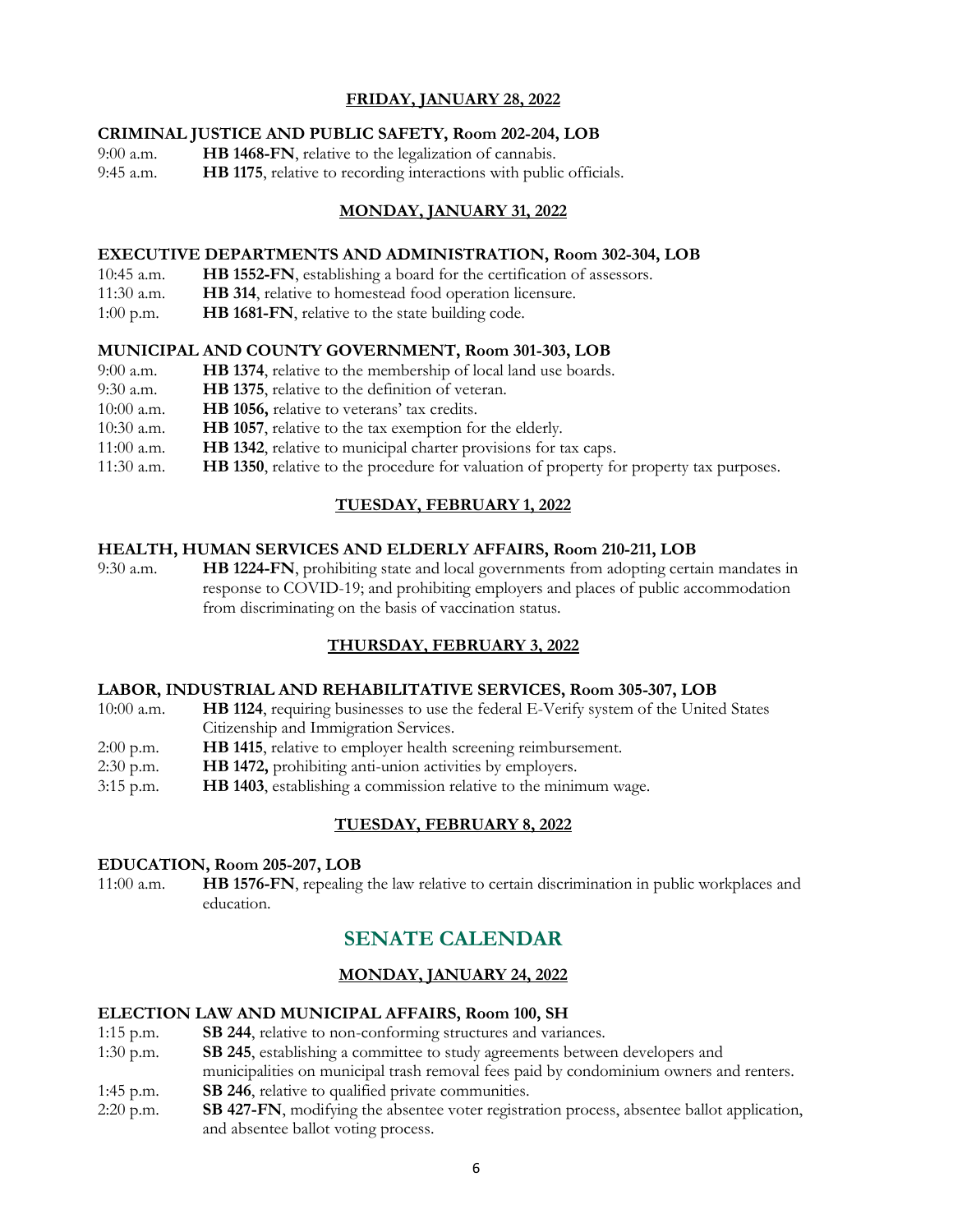# **TUESDAY, JANUARY 25, 2022**

## **COMMERCE, Room 100, SH**

9:30 a.m. **SB 249**, prohibiting planning and zoning ordinances that prohibit short-term rentals.

#### **ENERGY AND NATURAL RESOURCES, Room 103, SH**

9:30 a.m. **SB 261-FN**, relative to net metering participation.

## **FINANCE, Room 103, SH**

1:00 p.m. **SB 387-FN-A**, making an appropriation to the body-worn and dashboard camera fund. 1:10 p.m. **SB 402-FN**, granting disaster relief for two presidentially declared disasters in response to July-August 2021 flood damage sustained by communities in Cheshire and Sullivan counties.

# **JUDICIARY, Room 100, SH**

- 1:30 p.m. **SB 322**, relative to remote meetings under the right-to-know law.
- 1:45 p.m. **SB 342**, relative to the minutes of nonpublic sessions under the right to know law.
- 2:00 p.m. **SB 344**, relative to the quorum requirements under the right to know law of meetings open to the public.

# **WEDNESDAY, JANUARY 26, 2022**

#### **ELECTION LAW AND MUNICIPAL AFFAIRS, Room 103, SH**

- 1:00 p.m. **SB 247**, relative to broadband infrastructure bonds.
- 1:15 p.m. **SB 334-L**, enabling municipalities to establish a vacant building registry.
- 1:30 p.m. **SB 395**, relative to the broadband matching grant initiative.

#### **WAYS AND MEANS, Room 100, SH**

- 9:00 a.m. **SB 437-L**, relative to the additional municipal fee for transportation improvements.
- 9:15 a.m. **SB 441-FN-L**, relative to the municipal share of fines for motor vehicle speeding offenses.
- 9:30 a.m. **SB 343**, establishing a committee to study the formula for distribution of room occupancy tax revenues.

# **THURSDAY, JANUARY 27, 2022**

#### **HEALTH AND HUMAN SERVICES, Room 101, LOB**

10:30 a.m. **SB 329**, establishing a commission to study barriers to housing development in New Hampshire, including workforce and middle-income housing.

# **TUESDAY, FEBRUARY 1, 2022**

#### **COMMERCE, Room 101, LOB**

9:30 a.m. **SB 211**, relative to an injured employee's right to reinstatement to a former position for purposes of workers' compensation.

#### **JUDICIARY, Room 100 SH**

- 1:00 p.m. **SB 376-FN**, establishing a committee to study the creation of a board to study mental health incidents among law enforcement officers.
- 1:20 p.m. **SB 298**, repealing the law relative to certain discrimination in public workplaces and education.